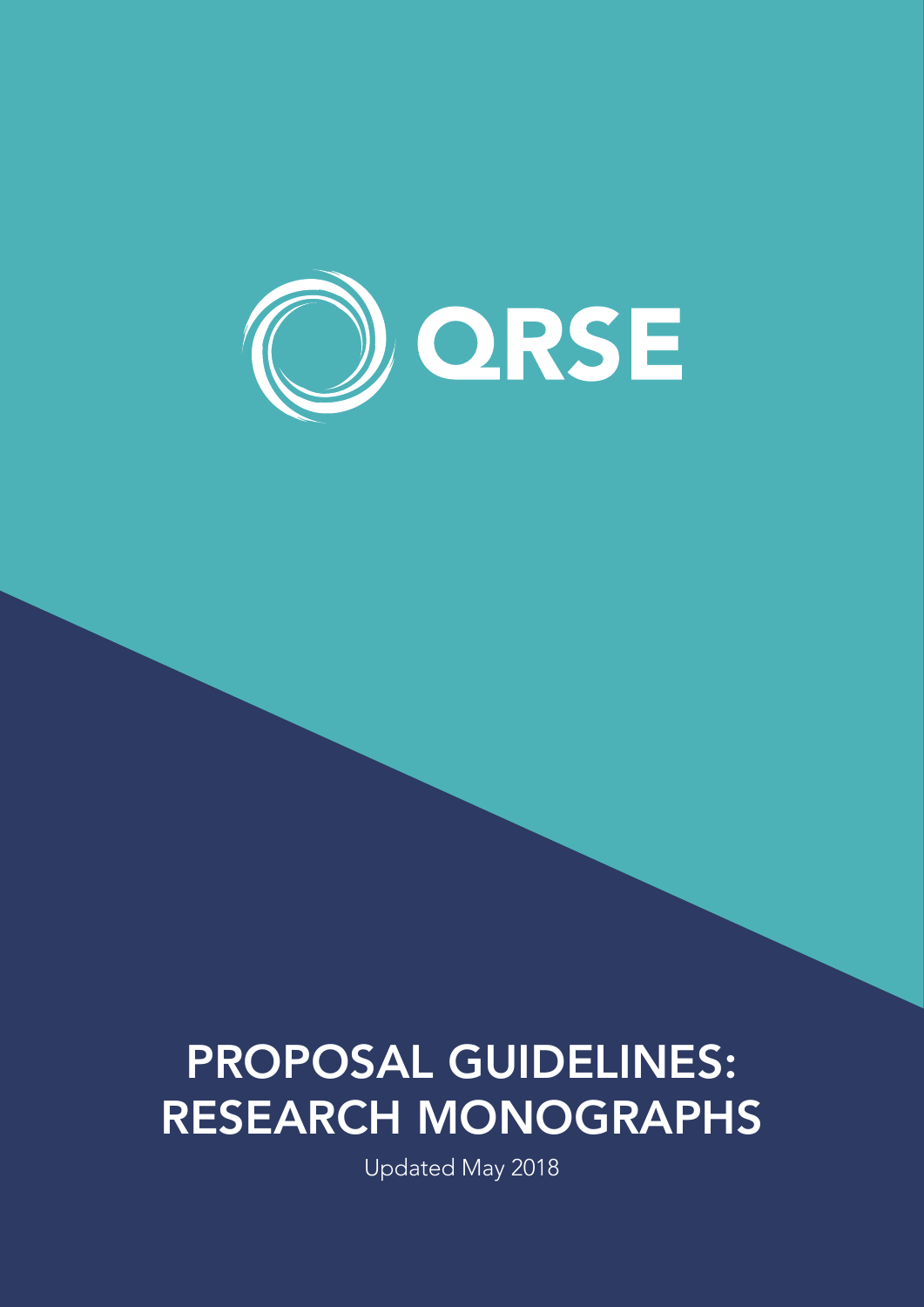

The proposal you submit will be the basis on which we judge the book's suitability for publication. Therefore it needs to be organized in a way that provides the right information to us and to referees.

The following notes are designed to help you prepare your proposal; your cooperation in following our recommendations will allow the evaluation process to proceed smoothly. We emphasize that these are intended as guidelines: some of the sections may be inappropriate to your particular project so don't worry if you feel unable to provide information on all the points.

A proposal should generally be three to six pages, although it may be supplemented by other documents as noted herein. If you've completed a draft manuscript, please indicate this in your proposal. Please do not, however, send in an unsolicited draft manuscript as your initial correspondence. After reviewing your proposal, a commissioning editor will determine whether you should submit a full manuscript. If possible, please send your proposal and any accompanying material by email.

Your proposal should address five main areas:

## 1. A STATEMENT OF AIMS

Briefly and concisely state the main themes and objectives of the proposed book. Please give a one or two paragraph summary of the content of the book.

What are its main themes and objectives?

What are you doing differently, in a more innovative way, or better than existing books?

Please also provide a concise (150-200 word) and compelling abstract for the book.

#### 2. A DETAILED SYNOPSIS, INCLUDING CHAPTER SUMMARIES

Please include a proposed table of contents with chapter titles and subheads.

Please list chapter headings and provide at least one paragraph of explanation on what you intend to cover in each chapter.

Indicate the basic structure and features of each chapter (e.g., introduction, argument summary, case studies, etc.).

If the book is an edited collection, please also provide a tentative list of the expected authors and their affiliations and indicate whether they have agreed to contribute.

## 3. A DESCRIPTION OF THE TARGET MARKET

Please discuss the intended audience for your book. Is it written primarily for scholars (if so, what disciplines), professionals (if so, which fields), or students (if so, what level)? Please be as specific and realistic as possible and remember that few, if any, books appeal to all of the above simultaneously.

List a few specific journals, publications, and/or relevant organizations and societies, to which you think this book would appeal most.

Will this book have international appeal? If so, where?

Is the subject area of the proposal widely taught or researched?

List any courses (including the level) for which this book would be relevant.

#### 4. A REVIEW OF THE MAIN COMPETING TITLES

List the main competing titles (3-5) and provide a few sentences of explanation on each. These could be books covering the same subject matter or books that are related in terms of field of research or cutting-edge argument. What are their strengths and weaknesses? What distinguishes your book from the existing competition?

#### 5. FORMAT AND TIMELINE

Please provide a realistic date for when you intend to submit the final manuscript. If this is an edited collection, remember to allow time for revisions to individual chapters once contributors have delivered them.

Roughly how many thousand words in length will your book be? Does this include references and footnotes?

How many diagrams, illustrations, or tables will there be (approximately)?

Third party material: Please give a clear indication of content to be included in the book that will come from another source (i.e., previously published material or illustrations).

# ADDITIONAL QUESTIONS FOR EDITED COLLECTIONS

We only publish edited collections if it can be clearly demonstrated that the book is of a consistent academic quality and that the chapters are integrated around a coherent central theme. We will NOT publish poorly prepared conference volumes.